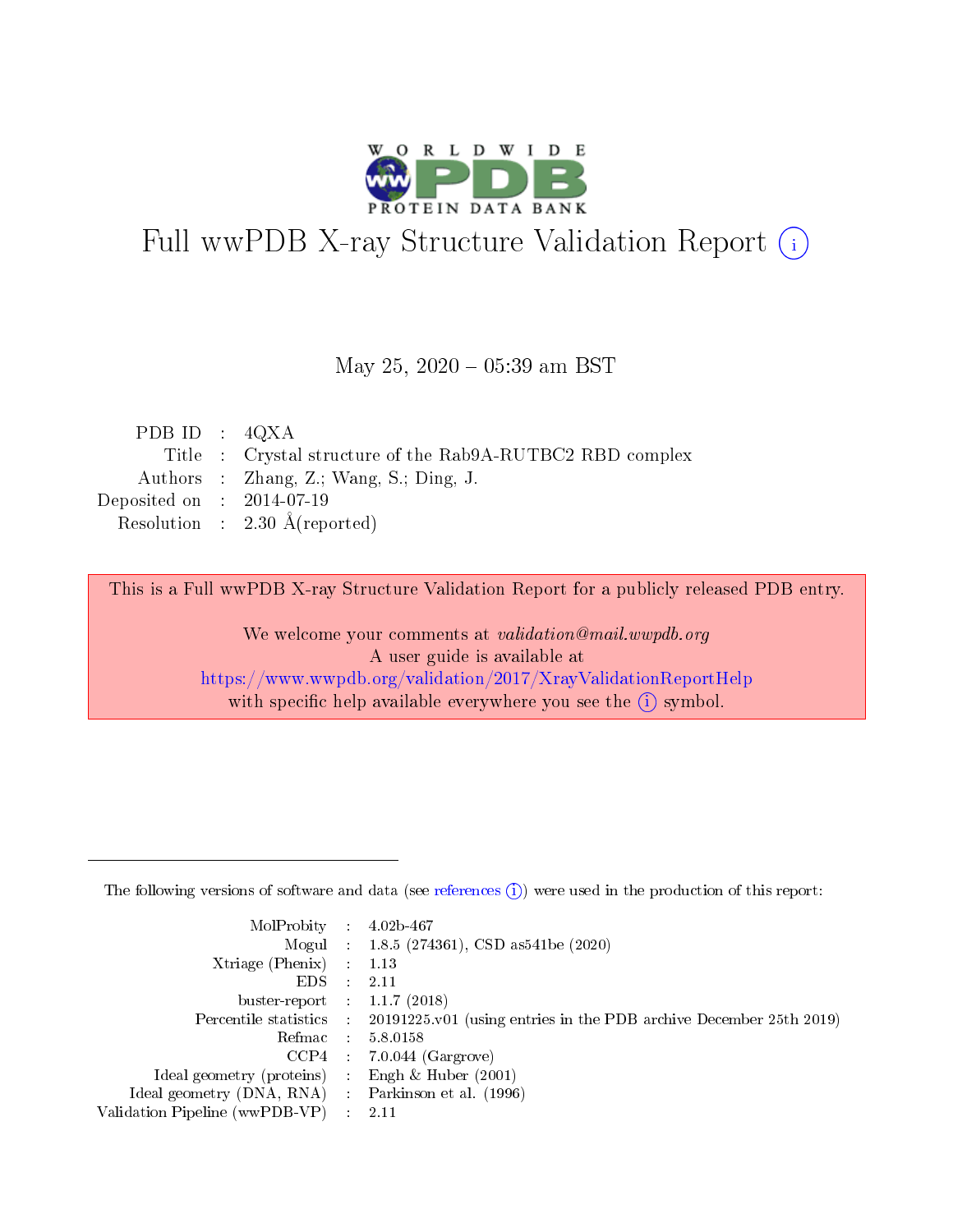# 1 [O](https://www.wwpdb.org/validation/2017/XrayValidationReportHelp#overall_quality)verall quality at a glance  $(i)$

The following experimental techniques were used to determine the structure: X-RAY DIFFRACTION

The reported resolution of this entry is 2.30 Å.

Percentile scores (ranging between 0-100) for global validation metrics of the entry are shown in the following graphic. The table shows the number of entries on which the scores are based.



| Metric                | Whole archive<br>$(\#\mathrm{Entries})$ | Similar resolution<br>$(\#\text{Entries},\, \text{resolution}\; \text{range}(\textup{\AA}))$ |
|-----------------------|-----------------------------------------|----------------------------------------------------------------------------------------------|
| $R_{free}$            | 130704                                  | $5042$ $(2.30-2.30)$                                                                         |
| Clashscore            | 141614                                  | $5643$ $(2.30-2.30)$                                                                         |
| Ramachandran outliers | 138981                                  | $\overline{5575}$ $(2.30-2.30)$                                                              |
| Sidechain outliers    | 138945                                  | $5575(2.30-2.30)$                                                                            |
| RSRZ outliers         | 127900                                  | $4938(2.30-2.30)$                                                                            |

The table below summarises the geometric issues observed across the polymeric chains and their fit to the electron density. The red, orange, yellow and green segments on the lower bar indicate the fraction of residues that contain outliers for  $>=3, 2, 1$  and 0 types of geometric quality criteria respectively. A grey segment represents the fraction of residues that are not modelled. The numeric value for each fraction is indicated below the corresponding segment, with a dot representing fractions  $\epsilon=5\%$  The upper red bar (where present) indicates the fraction of residues that have poor fit to the electron density. The numeric value is given above the bar.

| Mol | ${\rm Chain \mid Length}$ | Quality of chain |     |     |  |
|-----|---------------------------|------------------|-----|-----|--|
|     | 208                       | $\%$<br>73%      | 10% | 17% |  |
|     | $180\,$                   | 7%<br>23%<br>54% |     | 18% |  |

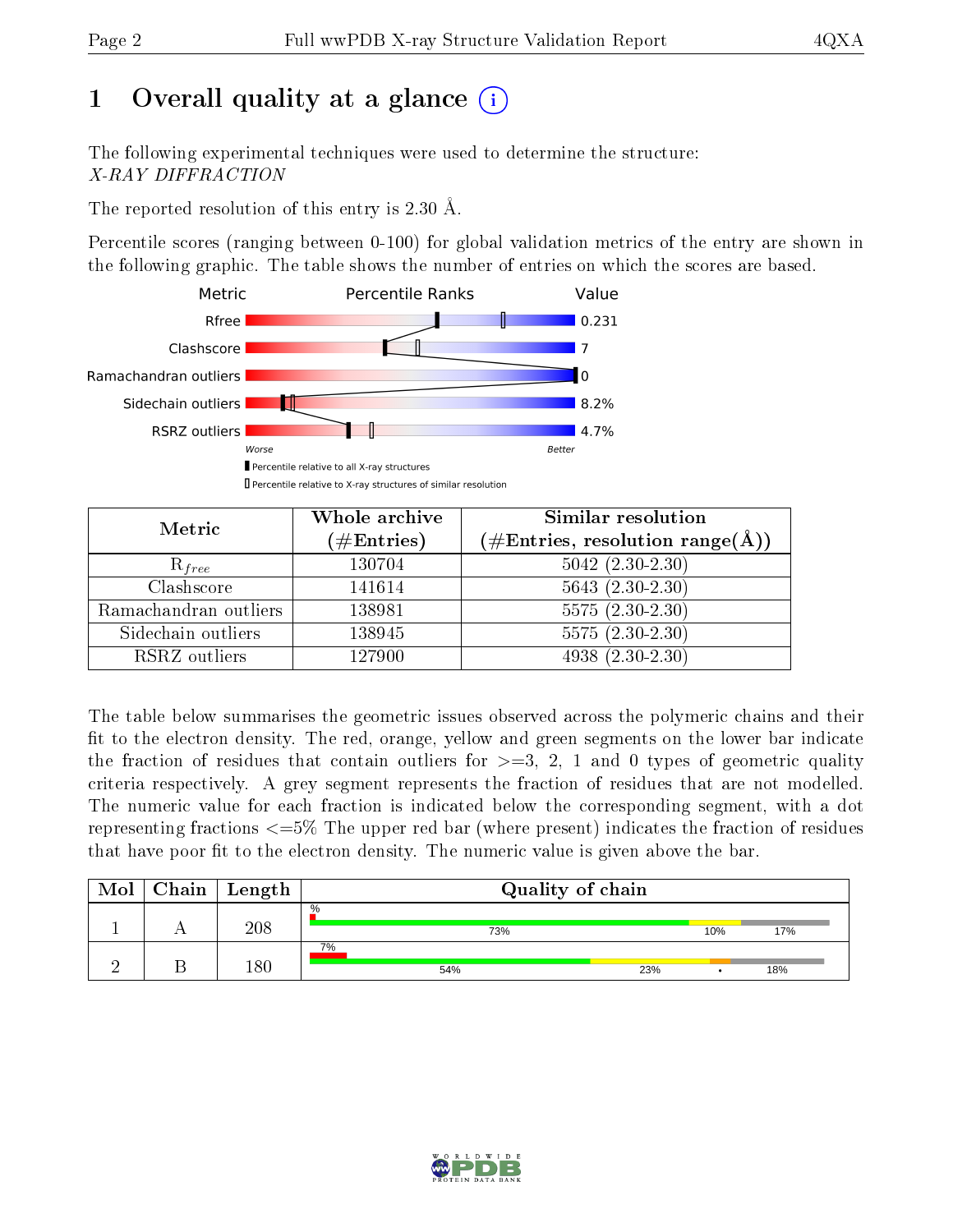# 2 Entry composition  $\left( \cdot \right)$

There are 5 unique types of molecules in this entry. The entry contains 2696 atoms, of which 0 are hydrogens and 0 are deuteriums.

In the tables below, the ZeroOcc column contains the number of atoms modelled with zero occupancy, the AltConf column contains the number of residues with at least one atom in alternate conformation and the Trace column contains the number of residues modelled with at most 2 atoms.

Molecule 1 is a protein called Ras-related protein Rab-9A.

| Mol | ${\bf Chain \mid Residues}$ |               |     | $\rm{Atoms}$ |  | ZeroOcc   AltConf   Trace |  |
|-----|-----------------------------|---------------|-----|--------------|--|---------------------------|--|
|     | 172                         | Tota.<br>1388 | 884 | 228          |  |                           |  |

There are 10 discrepancies between the modelled and reference sequences:

| Chain        | Residue    | Modelled | Actual     | Comment             | Reference  |
|--------------|------------|----------|------------|---------------------|------------|
| А            |            | MET      |            | expression tag      | UNP Q9R0M6 |
| А            | 66         | LEU      | <b>GLN</b> | engineered mutation | UNP Q9R0M6 |
| $\mathsf{A}$ | <b>200</b> | LEU      |            | expression tag      | UNP Q9R0M6 |
| А            | 201        | GLU      |            | expression tag      | UNP Q9R0M6 |
| А            | 202        | HIS      |            | expression tag      | UNP Q9R0M6 |
| A            | 203        | HIS      |            | expression tag      | UNP Q9R0M6 |
| А            | 204        | HIS      |            | expression tag      | UNP Q9R0M6 |
| А            | 205        | HIS      |            | expression tag      | UNP Q9R0M6 |
| А            | 206        | HIS      |            | expression tag      | UNP Q9R0M6 |
| А            | 207        | HIS      |            | expression tag      | UNP Q9R0M6 |

Molecule 2 is a protein called Small G protein signaling modulator 1.

| Mol | Chain | $\perp$ Residues |       |      | Atoms |  | $\rm ZeroOcc$   AltConf   Trace |  |
|-----|-------|------------------|-------|------|-------|--|---------------------------------|--|
|     |       | 147              | lotal |      |       |  |                                 |  |
|     |       |                  | 1171  | 753. | 199   |  |                                 |  |

There are 8 discrepancies between the modelled and reference sequences:

| Chain | Residue | Modelled   | Actual | Comment        | Reference  |
|-------|---------|------------|--------|----------------|------------|
|       | 246     | MET        |        | expression tag | UNP Q8BPQ7 |
| R     | 247     | ALA        |        | expression tag | UNP Q8BPQ7 |
|       | 248     | <b>HIS</b> |        | expression tag | UNP Q8BPQ7 |
| R     | 249     | <b>HIS</b> |        | expression tag | UNP Q8BPQ7 |
| В     | 250     | <b>HIS</b> |        | expression tag | UNP Q8BPQ7 |
|       | 251     | <b>HIS</b> |        | expression tag | UNP Q8BPQ7 |

Continued on next page...

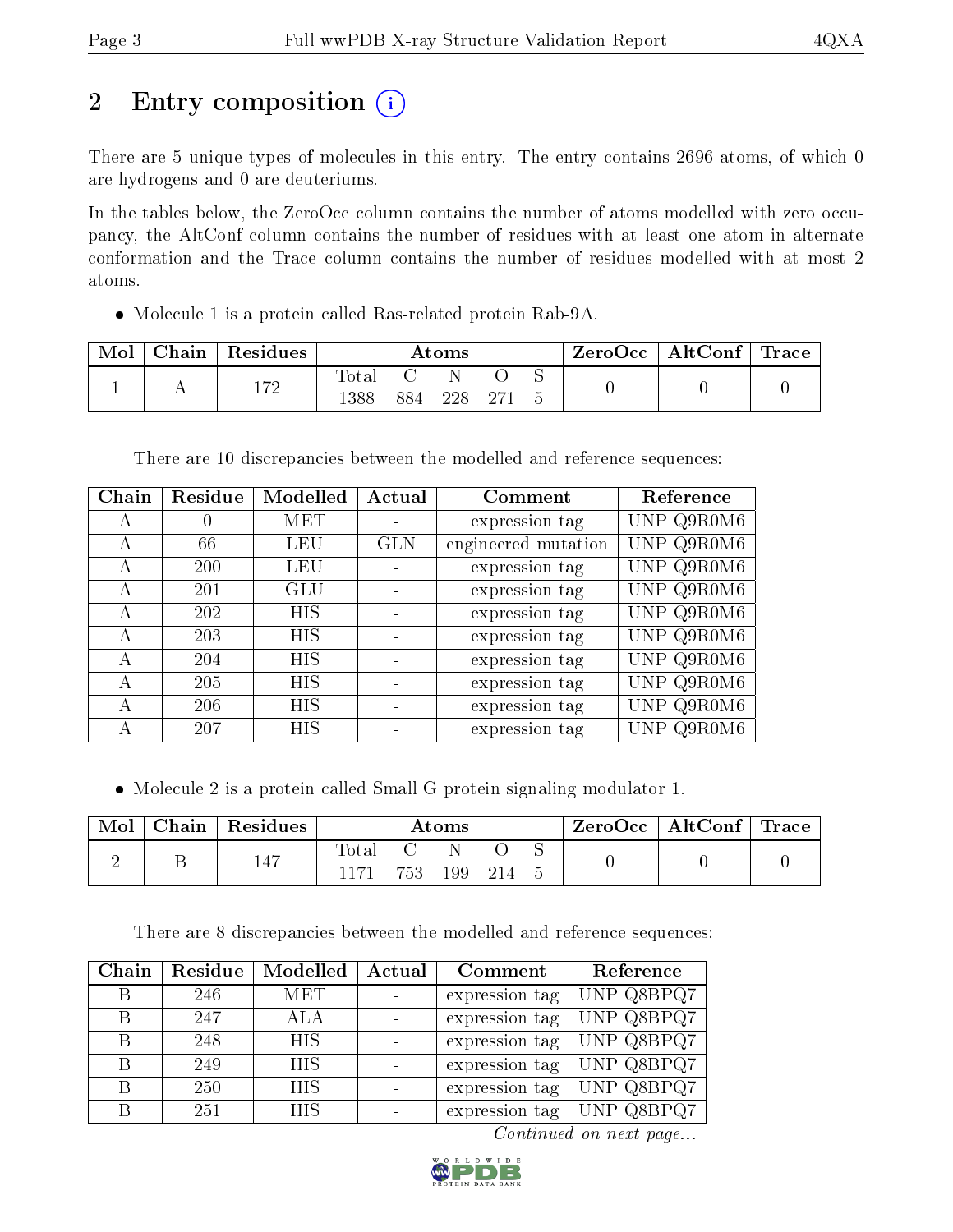Continued from previous page...

| Chain | Residue | $\mid$ Modelled $\mid$ | ' Actual | Comment | Reference                   |
|-------|---------|------------------------|----------|---------|-----------------------------|
|       | 252     | HIS.                   |          |         | expression tag   UNP Q8BPQ7 |
|       | 253     | НIS                    | $\sim$   |         | expression tag   UNP Q8BPQ7 |

 Molecule 3 is GUANOSINE-5'-TRIPHOSPHATE (three-letter code: GTP) (formula:  $C_{10}H_{16}N_5O_{14}P_3$ .



| Mol | $\blacksquare$ Chain $\blacksquare$ Residues | Atoms       |  |  | $ZeroOcc \mid AltConf \mid$   |  |  |
|-----|----------------------------------------------|-------------|--|--|-------------------------------|--|--|
|     |                                              | Total C N O |  |  |                               |  |  |
|     |                                              | $32\,$      |  |  | $10 \quad 5 \quad 14 \quad 3$ |  |  |

Molecule 4 is MAGNESIUM ION (three-letter code: MG) (formula: Mg).

|  | $Mol$   Chain   Residues | Atoms | $\rm ZeroOcc$   Alt $\rm Conf$ |
|--|--------------------------|-------|--------------------------------|
|  |                          | Total |                                |

• Molecule 5 is water.

|  | $Mol$   Chain   Residues | Atoms             | ZeroOcc   AltConf |
|--|--------------------------|-------------------|-------------------|
|  |                          | Total<br>74<br>74 |                   |
|  | 30                       | Total<br>٩Λ<br>30 |                   |

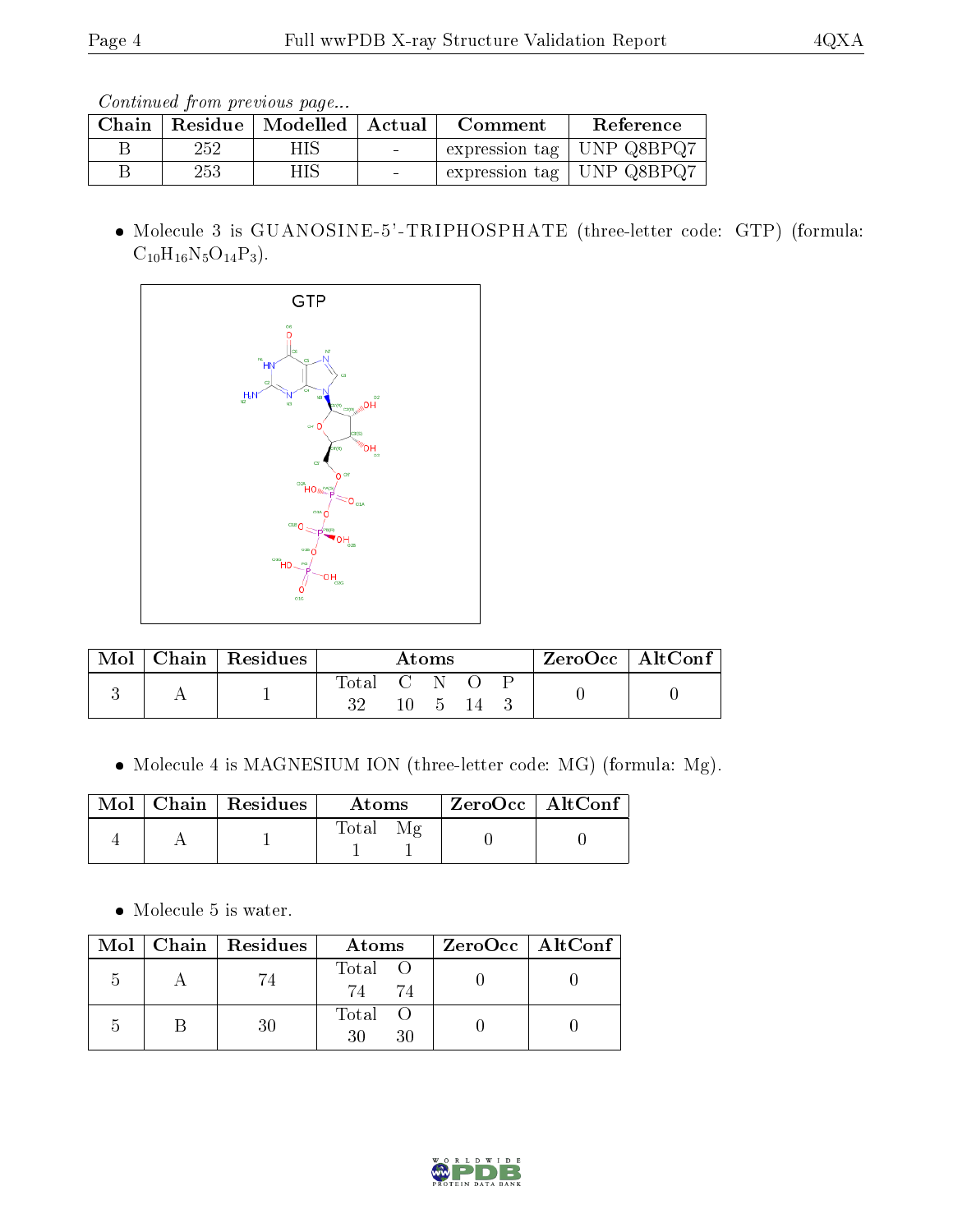# 3 Residue-property plots  $(i)$

These plots are drawn for all protein, RNA and DNA chains in the entry. The first graphic for a chain summarises the proportions of the various outlier classes displayed in the second graphic. The second graphic shows the sequence view annotated by issues in geometry and electron density. Residues are color-coded according to the number of geometric quality criteria for which they contain at least one outlier: green  $= 0$ , yellow  $= 1$ , orange  $= 2$  and red  $= 3$  or more. A red dot above a residue indicates a poor fit to the electron density (RSRZ  $> 2$ ). Stretches of 2 or more consecutive residues without any outlier are shown as a green connector. Residues present in the sample, but not in the model, are shown in grey.



• Molecule 1: Ras-related protein Rab-9A

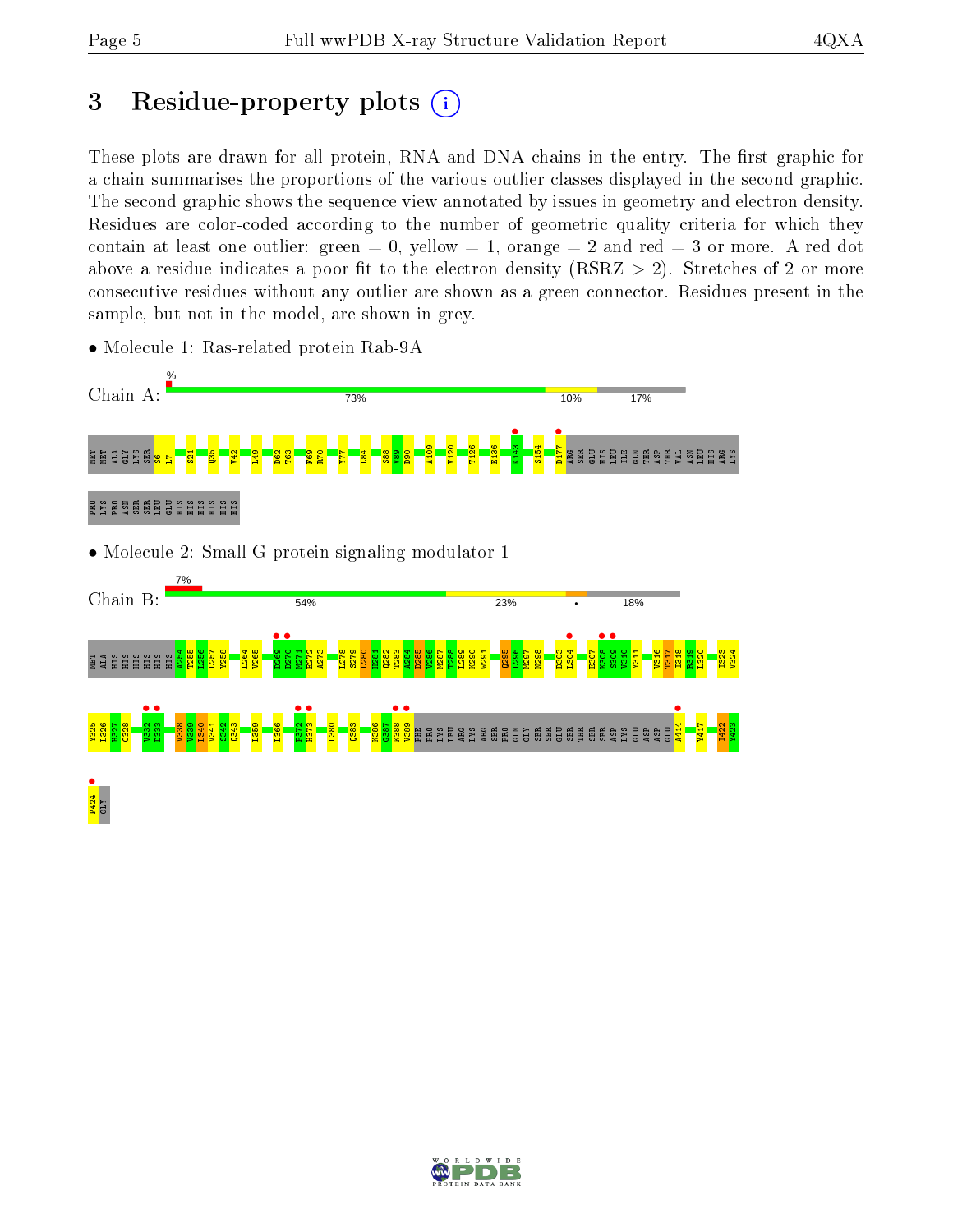# 4 Data and refinement statistics  $(i)$

| Property                                                         | Value                                            | Source     |
|------------------------------------------------------------------|--------------------------------------------------|------------|
| Space group                                                      | P 21 21 21                                       | Depositor  |
| Cell constants                                                   | $52.78\AA$ $59.94\AA$ $127.84\AA$                | Depositor  |
| a, b, c, $\alpha$ , $\beta$ , $\gamma$                           | $90.00^{\circ}$ $90.00^{\circ}$<br>$90.00^\circ$ |            |
| Resolution $(A)$                                                 | $-2.30$<br>43.73                                 | Depositor  |
|                                                                  | $43.72 - 2.29$                                   | <b>EDS</b> |
| $\%$ Data completeness                                           | $98.7(43.73 - 2.30)$                             | Depositor  |
| (in resolution range)                                            | 98.7 (43.72-2.29)                                | <b>EDS</b> |
| $R_{merge}$                                                      | 0.08                                             | Depositor  |
| $\mathrm{R}_{sym}$                                               | (Not available)                                  | Depositor  |
| $\langle I/\sigma(I) \rangle^{-1}$                               | $5.46$ (at 2.29Å)                                | Xtriage    |
| Refinement program                                               | PHENIX 1.7.2 869                                 | Depositor  |
|                                                                  | 0.181<br>0.233<br>$\mathcal{A}^{\pm}$            | Depositor  |
| $R, R_{free}$                                                    | $0.176$ ,<br>0.231                               | DCC        |
| $R_{free}$ test set                                              | 963 reflections $(5.18\%)$                       | wwPDB-VP   |
| Wilson B-factor $(A^2)$                                          | 39.7                                             | Xtriage    |
| Anisotropy                                                       | 0.625                                            | Xtriage    |
| Bulk solvent $k_{sol}(\text{e}/\text{A}^3), B_{sol}(\text{A}^2)$ | $0.33$ , 55.6                                    | <b>EDS</b> |
| L-test for $\mathrm{twinning}^2$                                 | $< L >$ = 0.49, $< L2$ = 0.32                    | Xtriage    |
| Estimated twinning fraction                                      | No twinning to report.                           | Xtriage    |
| $\overline{F_o}, \overline{F_c}$ correlation                     | 0.96                                             | <b>EDS</b> |
| Total number of atoms                                            | 2696                                             | wwPDB-VP   |
| Average B, all atoms $(A^2)$                                     | $56.0\,$                                         | wwPDB-VP   |

Xtriage's analysis on translational NCS is as follows: The largest off-origin peak in the Patterson function is  $4.78\%$  of the height of the origin peak. No significant pseudotranslation is detected.

<sup>&</sup>lt;sup>2</sup>Theoretical values of  $\langle |L| \rangle$ ,  $\langle L^2 \rangle$  for acentric reflections are 0.5, 0.333 respectively for untwinned datasets, and 0.375, 0.2 for perfectly twinned datasets.



<span id="page-5-1"></span><span id="page-5-0"></span><sup>1</sup> Intensities estimated from amplitudes.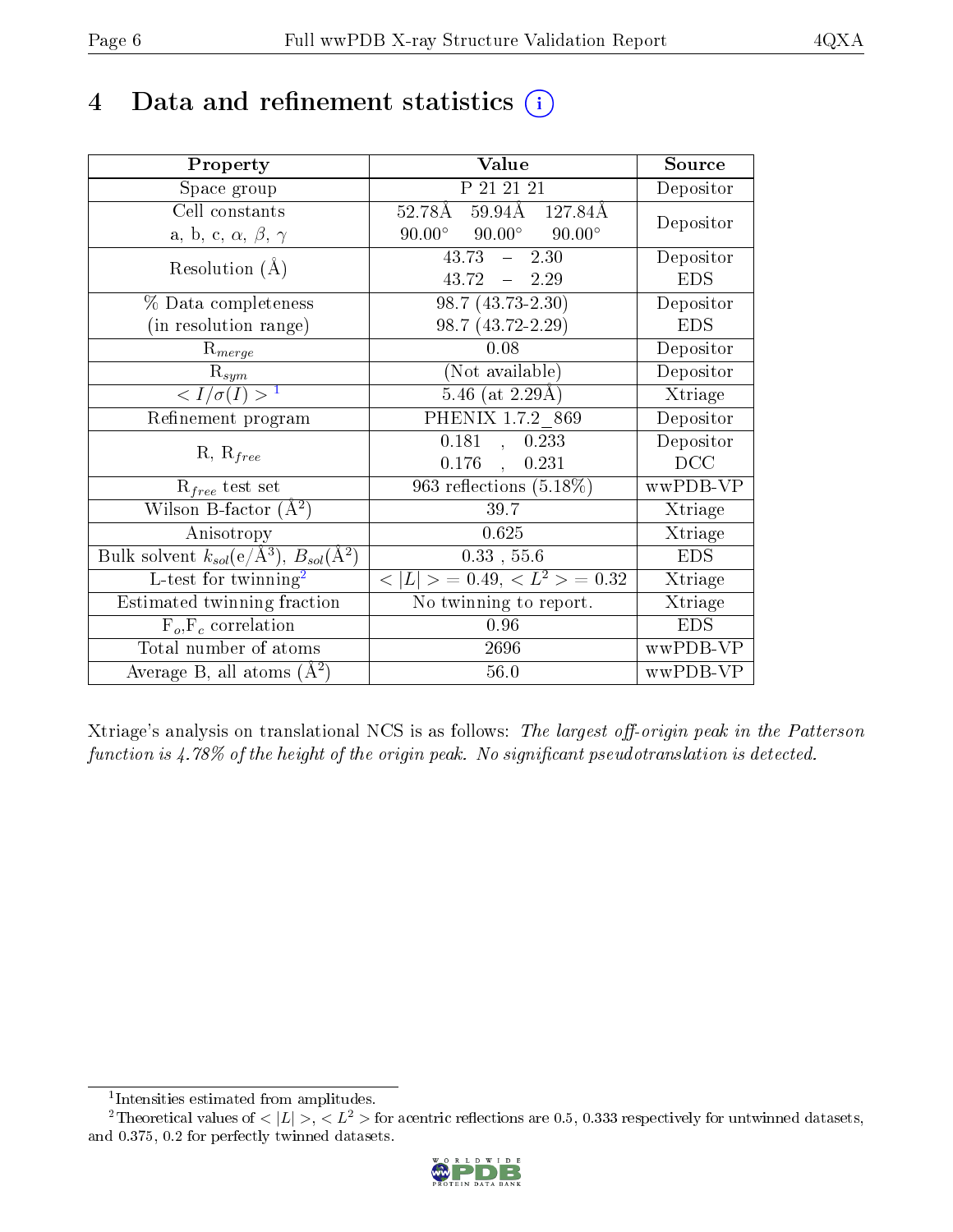# 5 Model quality  $(i)$

# 5.1 Standard geometry (i)

Bond lengths and bond angles in the following residue types are not validated in this section: GTP, MG

The Z score for a bond length (or angle) is the number of standard deviations the observed value is removed from the expected value. A bond length (or angle) with  $|Z| > 5$  is considered an outlier worth inspection. RMSZ is the root-mean-square of all Z scores of the bond lengths (or angles).

| Mol      | Chain |      | Bond lengths |      | Bond angles |
|----------|-------|------|--------------|------|-------------|
|          |       | RMSZ | $\# Z  > 5$  | RMSZ | $\# Z  > 5$ |
|          |       | 0.48 | 0/1419       | 0.57 | 0/1917      |
| $\Omega$ |       | 0.43 | 0/1202       | 0.59 | 0/1637      |
| ΔH       | A 11  | 0.46 | 0/2621       | 0.58 | 0/3554      |

There are no bond length outliers.

There are no bond angle outliers.

There are no chirality outliers.

There are no planarity outliers.

### $5.2$  Too-close contacts  $(i)$

In the following table, the Non-H and H(model) columns list the number of non-hydrogen atoms and hydrogen atoms in the chain respectively. The H(added) column lists the number of hydrogen atoms added and optimized by MolProbity. The Clashes column lists the number of clashes within the asymmetric unit, whereas Symm-Clashes lists symmetry related clashes.

|   |   |      | $\boxed{\text{Mol} \mid \text{Chain} \mid \text{Non-H} \mid \text{H}(\text{model}) \mid \text{H}(\text{added})}$ |      |    | $\mid$ Clashes $\mid$ Symm-Clashes |
|---|---|------|------------------------------------------------------------------------------------------------------------------|------|----|------------------------------------|
|   |   | 1388 |                                                                                                                  | 1329 |    |                                    |
|   | В | 1171 |                                                                                                                  | 1152 | 26 |                                    |
| ച |   | 32   |                                                                                                                  | 12   |    |                                    |
|   |   |      |                                                                                                                  |      |    |                                    |
|   |   | 74   |                                                                                                                  |      |    |                                    |
|   |   | 30   |                                                                                                                  |      |    |                                    |
|   |   | 2696 |                                                                                                                  | 2493 | 35 |                                    |

The all-atom clashscore is defined as the number of clashes found per 1000 atoms (including hydrogen atoms). The all-atom clashscore for this structure is 7.

All (35) close contacts within the same asymmetric unit are listed below, sorted by their clash

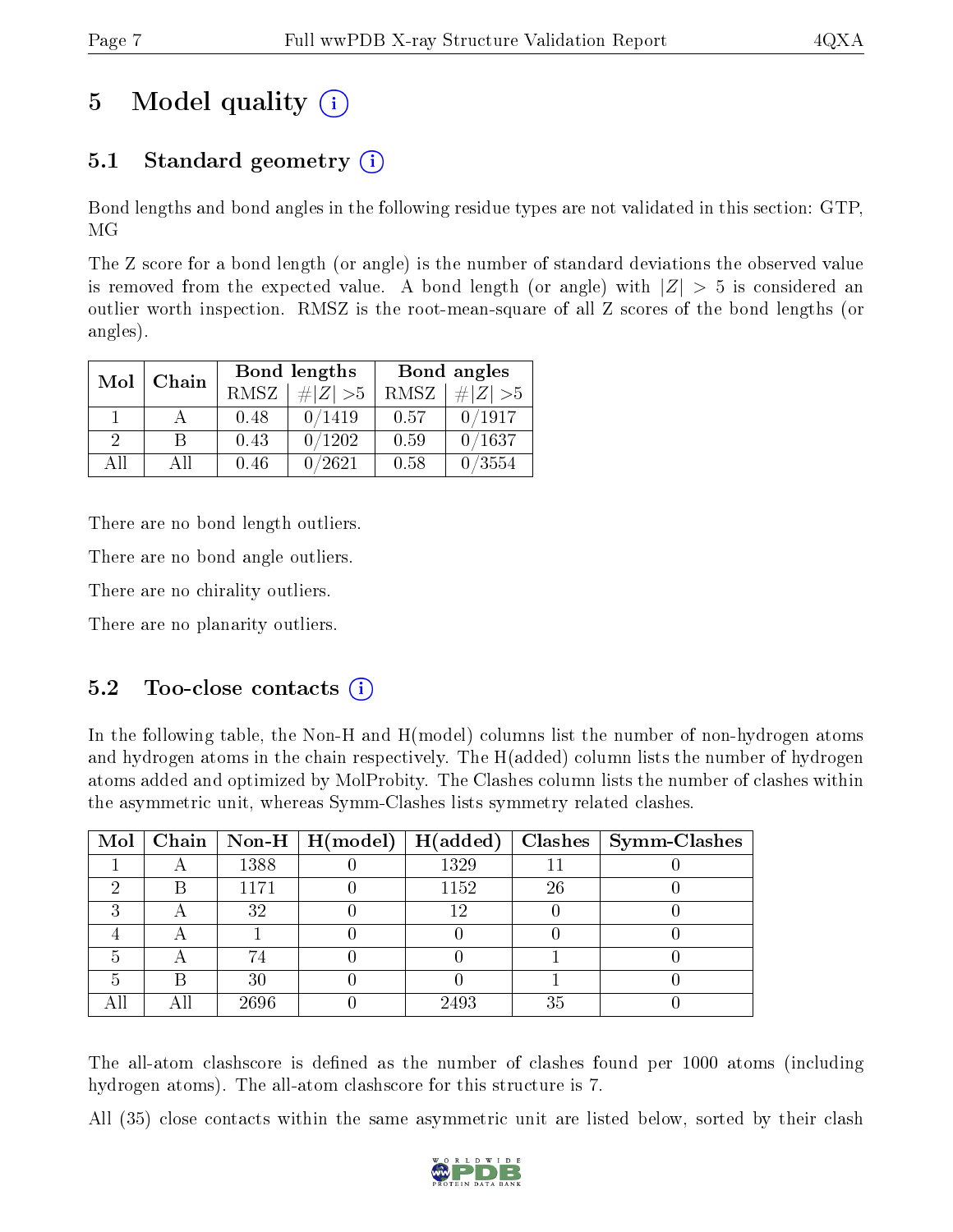magnitude.

| Atom-1             | Atom-2                       | Interatomic    | Clash           |
|--------------------|------------------------------|----------------|-----------------|
|                    |                              | distance $(A)$ | overlap $(\AA)$ |
| 2:B:414:ALA:N      | 5:B:525:HOH:O                | 2.22           | 0.72            |
| 2:B:290:LYS:HG2    | 2: B: 317: THR: HB           | 1.75           | 0.67            |
| 2:B:285:ASP:N      | 2:B:285:ASP:OD1              | 2.27           | 0.66            |
| 1: A:69:PHE:HE1    | 2:B:298:ASN:HA               | 1.61           | 0.66            |
| 1: A:6: SER:OG     | 1:A:7:LEU:N                  | 2.36           | 0.58            |
| 2:B:265:VAL:HG13   | 2:B:291:TRP:CZ2              | 2.39           | 0.57            |
| 2:B:278:LEU:HD11   | 2:B:289:LEU:HD11             | 1.88           | 0.55            |
| 2:B:318:ILE:HG21   | 2:B:323:ILE:HD11             | 1.88           | 0.54            |
| 1: A:88: SER:OG    | 1: A:90: ASP:OD1             | 2.26           | 0.53            |
| 2:B:328:CYS:HB2    | 2:B:417:TYR:HB2              | 1.92           | 0.52            |
| 2:B:257:LEU:HD11   | 2:B:282:GLN:HB2              | 1.92           | 0.51            |
| 2:B:258:TYR:HB3    | 2:B:280:LEU:HB2              | 1.93           | 0.51            |
| 2:B:304:LEU:H      | 2:B:304:LEU:HD23             | 1.77           | 0.50            |
| 2:B:326:LEU:HD23   | 2:B:338:VAL:HG21             | 1.94           | 0.50            |
| 2:B:287:MET:HE1    | 2:B:320:LEU:HG               | 1.94           | 0.50            |
| 1: A:21: SER:OG    | 1:A:62:ASP:OD2               | 2.28           | 0.48            |
| 2:B:325:TYR:HB2    | 2:B:341:VAL:HB               | 1.95           | 0.48            |
| 2:B:279:SER:O      | 2:B:289:LEU:HD12             | 2.14           | 0.48            |
| 1: A:126:THR:HG22  | 1: A:154: SER: HB2           | 1.96           | 0.47            |
| 1: A:69:PHE:CE1    | 2:B:298:ASN:HA               | 2.47           | 0.47            |
| 2:B:324:VAL:HG23   | 2:B:325:TYR:CD2              | 2.50           | 0.47            |
| 2:B:264:LEU:HB3    | 2:B:273:ALA:HB1              | 1.98           | 0.46            |
| 2:B:373:HIS:O      | 2:B:424:PRO:HD2              | 2.15           | 0.46            |
| 2:B:295:GLN:HG3    | 2: B: 311: TYR: CD2          | 2.52           | 0.45            |
| 1: A:63:THR:O      | 5: A:446:HOH:O               | 2.21           | 0.45            |
| 2:B:383:GLN:O      | 2:B:386:LYS:HG2              | 2.17           | 0.45            |
| 1: A:84:LEU:CD2    | 1:A:120:VAL:HB               | 2.49           | 0.42            |
| 2:B:323:ILE:HD12   | 2:B:340:LEU:HB3              | 2.01           | 0.42            |
| 2:B:280:LEU:HD13   | 2:B:289:LEU:HD13             | 2.02           | 0.42            |
| 1: A: 136: GLU: CD | 1: A: 136: GLU: H            | 2.23           | 0.41            |
| 2:B:422:ILE:HD13   | 2:B:422:ILE:HA               | 1.83           | 0.40            |
| 1: A:77:TYR:HB3    | $1:A:109:ALA:\overline{H}B2$ | $2.02\,$       | 0.40            |
| 2:B:388:LYS:HE3    | 2:B:388:LYS:HB2              | 1.84           | 0.40            |
| 1: A:84:LEU:HD23   | 1:A:120:VAL:HB               | 2.03           | 0.40            |
| 2:B:389:VAL:HG13   | 2:B:414:ALA:O                | 2.22           | 0.40            |

There are no symmetry-related clashes.

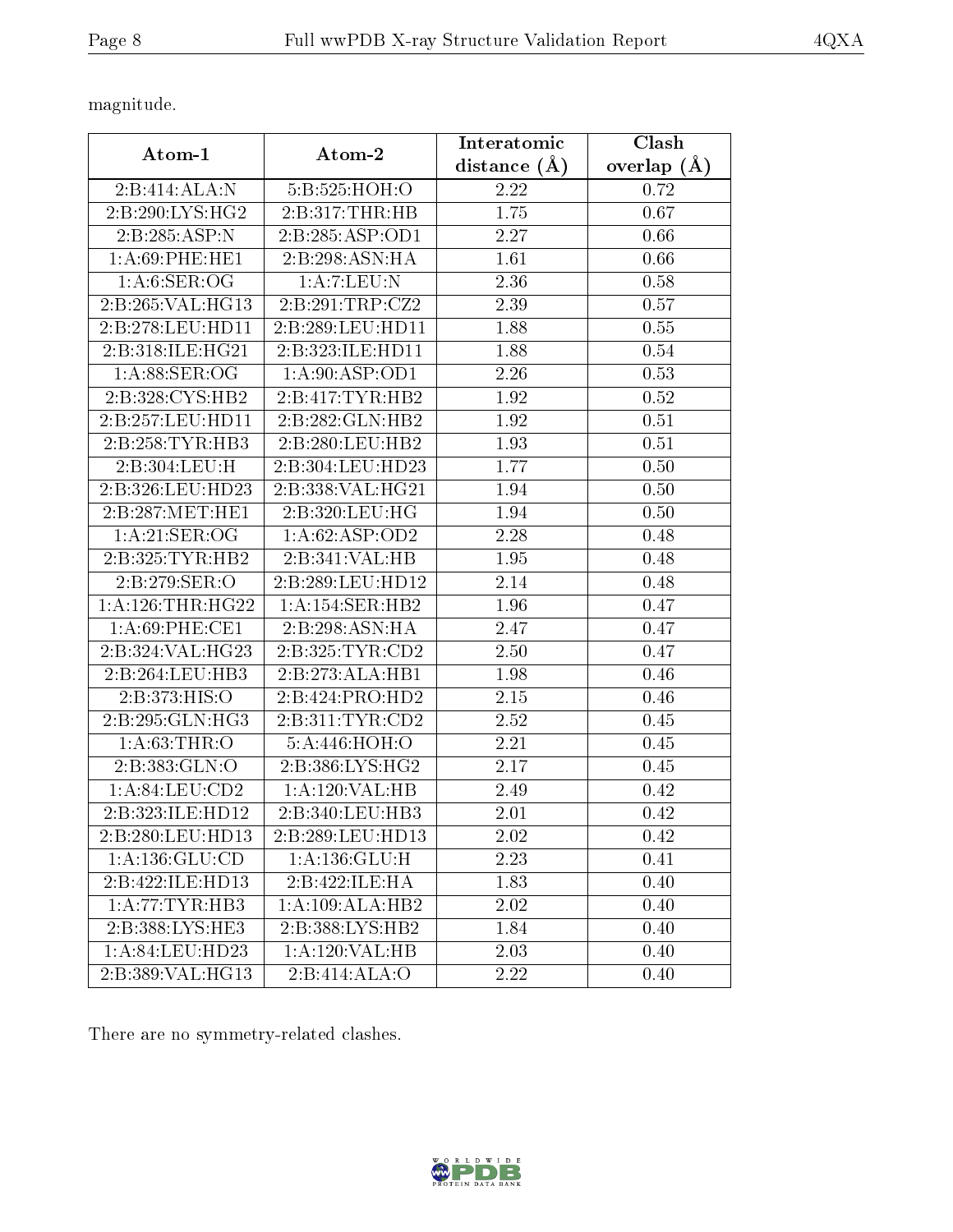### 5.3 Torsion angles (i)

#### 5.3.1 Protein backbone  $(i)$

In the following table, the Percentiles column shows the percent Ramachandran outliers of the chain as a percentile score with respect to all X-ray entries followed by that with respect to entries of similar resolution.

The Analysed column shows the number of residues for which the backbone conformation was analysed, and the total number of residues.

| Mol | Chain | Analysed                      | Favoured     | $\blacksquare$ Allowed $\blacksquare$ | Outliers | Percentiles   |     |
|-----|-------|-------------------------------|--------------|---------------------------------------|----------|---------------|-----|
|     |       | 170/208(82%)                  | 163 (96\%)   | 7(4%)                                 |          | $100$   $100$ |     |
|     |       | $143/180$ (79\%)   139 (97\%) |              | 4(3%)                                 |          | 100           | 100 |
| All | Аll   | $313/388(81\%)$               | $ 302(96\%)$ | 11 $(4%)$                             |          | $100 \mid$    | 100 |

There are no Ramachandran outliers to report.

#### 5.3.2 Protein sidechains  $(i)$

In the following table, the Percentiles column shows the percent sidechain outliers of the chain as a percentile score with respect to all X-ray entries followed by that with respect to entries of similar resolution.

The Analysed column shows the number of residues for which the sidechain conformation was analysed, and the total number of residues.

| Mol | Chain | Analysed         | Rotameric   Outliers |            | Percentiles               |
|-----|-------|------------------|----------------------|------------|---------------------------|
|     |       | $152/186$ (82\%) | 147(97%)             | $5(3\%)$   | 53<br>38 <sup>1</sup>     |
|     |       | $129/159(81\%)$  | 111 $(86\%)$         | $18(14\%)$ | $\sqrt{3}$<br>$\boxed{3}$ |
| All | All   | $281/345(81\%)$  | $258(92\%)$          | 23 (8\%)   |                           |

All (23) residues with a non-rotameric sidechain are listed below:

| Mol            | Chain | Res | <b>Type</b> |
|----------------|-------|-----|-------------|
| 1              | А     | 35  | <b>GLN</b>  |
| 1              | А     | 42  | <b>VAL</b>  |
| 1              | А     | 49  | <b>LEU</b>  |
| 1              | А     | 70  | ARG         |
| 1              | А     | 177 | ASP         |
| $\overline{2}$ | В     | 255 | THR         |
| $\overline{2}$ | R     | 272 | GLU         |
| 2              |       | 280 | LEU         |

Continued on next page...

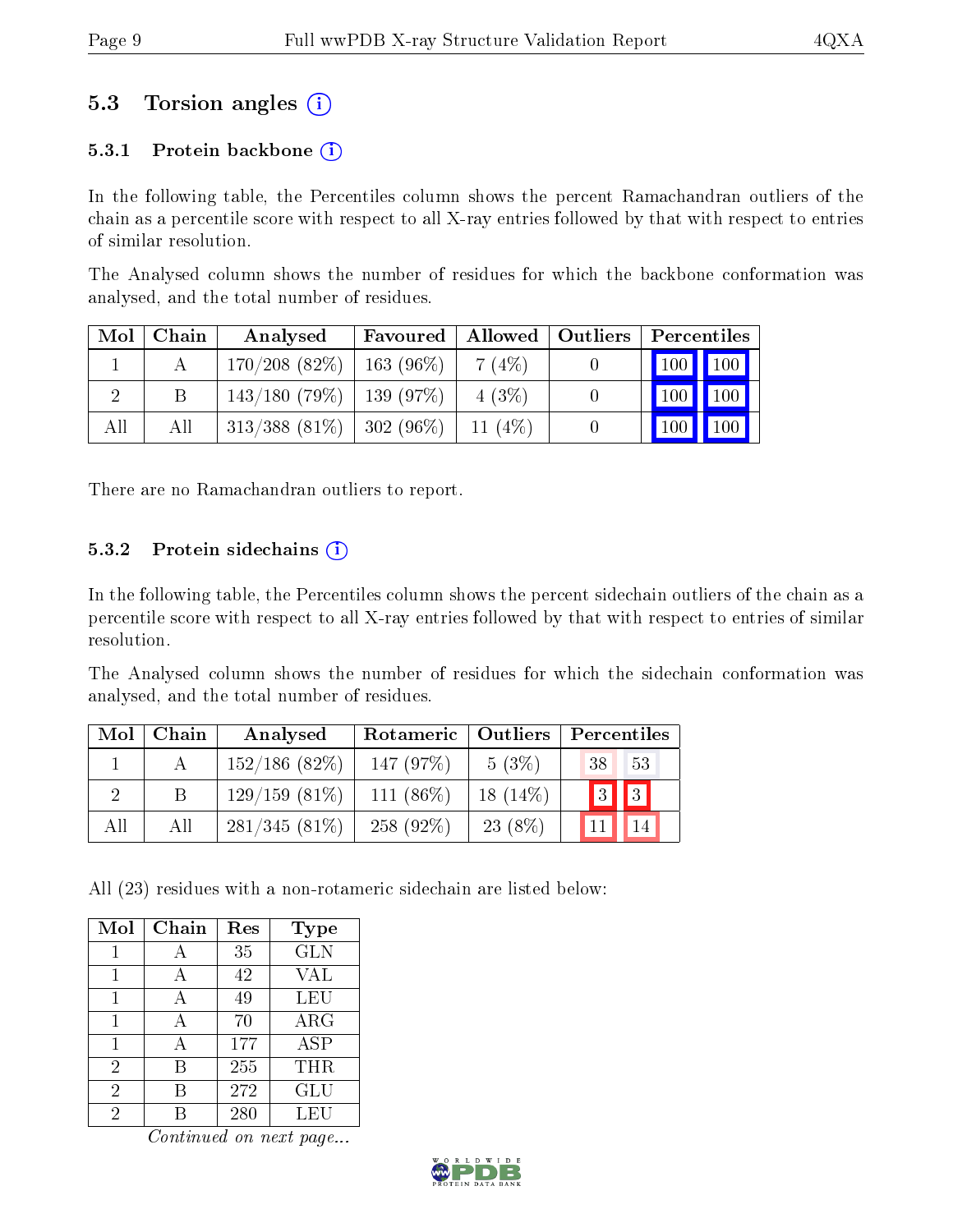| Mol            | Chain | Res | <b>Type</b> |
|----------------|-------|-----|-------------|
| $\overline{2}$ | Β     | 283 | <b>THR</b>  |
| $\overline{2}$ | B     | 285 | ASP         |
| $\overline{2}$ | B     | 295 | <b>GLN</b>  |
| $\overline{2}$ | B     | 297 | MET         |
| $\overline{2}$ | B     | 303 | $\rm{ASP}$  |
| $\overline{2}$ | B     | 307 | GLU         |
| $\overline{2}$ | B     | 316 | <b>VAL</b>  |
| $\overline{2}$ | B     | 317 | THR         |
| $\overline{2}$ | B     | 338 | <b>VAL</b>  |
| $\overline{2}$ | B     | 340 | <b>LEU</b>  |
| $\overline{2}$ | B     | 343 | <b>GLN</b>  |
| $\overline{2}$ | B     | 359 | LEU         |
| $\overline{2}$ | B     | 366 | LEU         |
| $\overline{2}$ | B     | 380 | <b>LEU</b>  |
| $\overline{2}$ | В     | 422 | ILE         |

Continued from previous page...

Some sidechains can be flipped to improve hydrogen bonding and reduce clashes. There are no such sidechains identified.

#### $5.3.3$  RNA  $(i)$

There are no RNA molecules in this entry.

#### 5.4 Non-standard residues in protein, DNA, RNA chains (i)

There are no non-standard protein/DNA/RNA residues in this entry.

#### 5.5 Carbohydrates (i)

There are no carbohydrates in this entry.

### 5.6 Ligand geometry  $(i)$

Of 2 ligands modelled in this entry, 1 is monoatomic - leaving 1 for Mogul analysis.

In the following table, the Counts columns list the number of bonds (or angles) for which Mogul statistics could be retrieved, the number of bonds (or angles) that are observed in the model and the number of bonds (or angles) that are defined in the Chemical Component Dictionary. The Link column lists molecule types, if any, to which the group is linked. The Z score for a bond length (or angle) is the number of standard deviations the observed value is removed from the

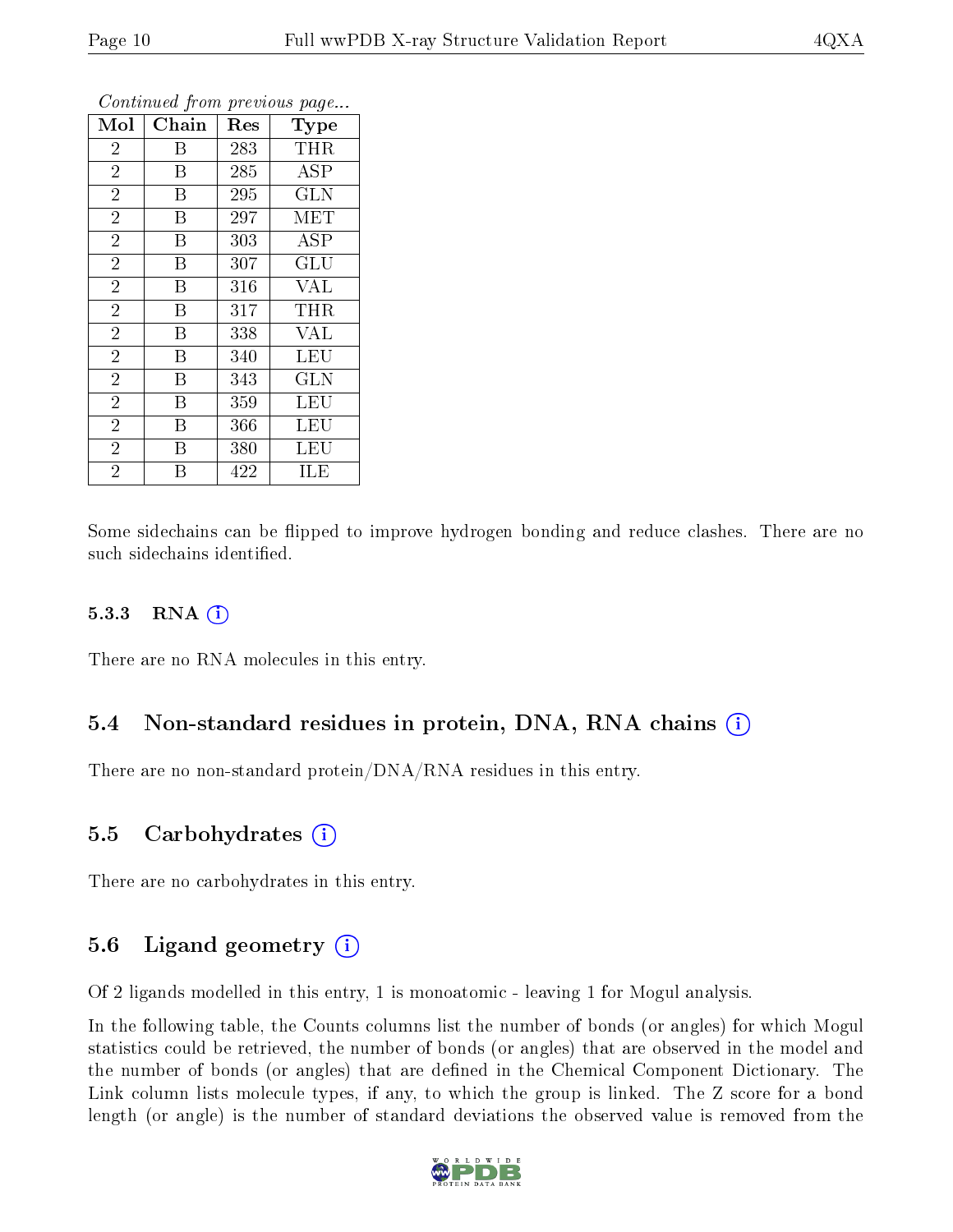expected value. A bond length (or angle) with  $|Z| > 2$  is considered an outlier worth inspection. RMSZ is the root-mean-square of all Z scores of the bond lengths (or angles).

| Mol   Type   Chain   Res   Link |            |     | Bond lengths |  |                      | Bond angles |  |                                                                                |
|---------------------------------|------------|-----|--------------|--|----------------------|-------------|--|--------------------------------------------------------------------------------|
|                                 |            |     | Counts       |  |                      |             |  | $\mid$ RMSZ $\mid \#  Z  > 2 \mid$ Counts $\mid$ RMSZ $\mid \#  Z  > 2 \mid$   |
|                                 | <b>GTP</b> | 301 | 26,34,34     |  | $\frac{1}{2}(7\%)$ . | 33,54,54    |  | $\begin{array}{ c c c c c }\n\hline\n1.79 & & 7 & (21\%)\n\hline\n\end{array}$ |

In the following table, the Chirals column lists the number of chiral outliers, the number of chiral centers analysed, the number of these observed in the model and the number defined in the Chemical Component Dictionary. Similar counts are reported in the Torsion and Rings columns. '-' means no outliers of that kind were identified.

|           |     |                          | $\mid$ Mol $\mid$ Type $\mid$ Chain $\mid$ Res $\mid$ Link $\mid$ Chirals $\mid$ -Torsions $\mid$ | $\parallel$ Rings |
|-----------|-----|--------------------------|---------------------------------------------------------------------------------------------------|-------------------|
| $\pm$ GTP | 301 | <b>Contract Contract</b> | $3/18/38/38$   0/3/3/3                                                                            |                   |

All (2) bond length outliers are listed below:

| $\mod$ |     |            | $\mid$ Chain $\mid$ Res $\mid$ Type $\mid$ Atoms | $Z_{-1}$           | $\mid$ Observed( $\AA$ ) $\mid$ Ideal( $\AA$ ) |  |
|--------|-----|------------|--------------------------------------------------|--------------------|------------------------------------------------|--|
|        | 301 | <b>GTP</b> | $\mid$ C6-N1 $\mid$                              | $\vert 3.58 \vert$ | $1.39\,$                                       |  |
|        | 301 | <b>GTP</b> | $\pm$ C2-N1 $\pm$ $\approx$                      | $\perp$ 2.17       | 1.39                                           |  |

All (7) bond angle outliers are listed below:

| Mol | Chain | Res | Type       | Atoms          |         | Observed $(°)$ | $Ideal(^o)$ |
|-----|-------|-----|------------|----------------|---------|----------------|-------------|
| 3   | А     | 301 | <b>GTP</b> | $N3$ -C2-N1    | $-5.58$ | 119.78         | 127.22      |
| 3   | А     | 301 | <b>GTP</b> | $C2-N3-C4$     | 3.99    | 119.92         | 115.36      |
| 3   | А     | 301 | <b>GTP</b> | PA-O3A-PB      | $-3.70$ | 120.13         | 132.83      |
| 3   | А     | 301 | <b>GTP</b> | $C5-C6-N1$     | $-2.91$ | 119.46         | 123.43      |
| 3   | А     | 301 | <b>GTP</b> | $C6-N1-C2$     | 2.73    | 120.26         | 115.93      |
| 3   | А     | 301 | <b>GTP</b> | $N2$ -C2- $N1$ | 2.25    | 120.76         | 117.25      |
| 3   | А     | 301 | <b>GTP</b> | $O2G-PG-O3B$   | 2.20    | 112.03         | 104.64      |

There are no chirality outliers.

All (3) torsion outliers are listed below:

| Mol | Chain   Res   Type |      |            | Atoms           |
|-----|--------------------|------|------------|-----------------|
|     |                    | -301 | GTP        | C5'-O5'-PA-O3A  |
|     |                    | -301 | <b>GTP</b> | PA-O3A-PB-O1B   |
|     |                    | -301 | <b>GTP</b> | $PA-O3A-PB-O2B$ |

There are no ring outliers.

No monomer is involved in short contacts.

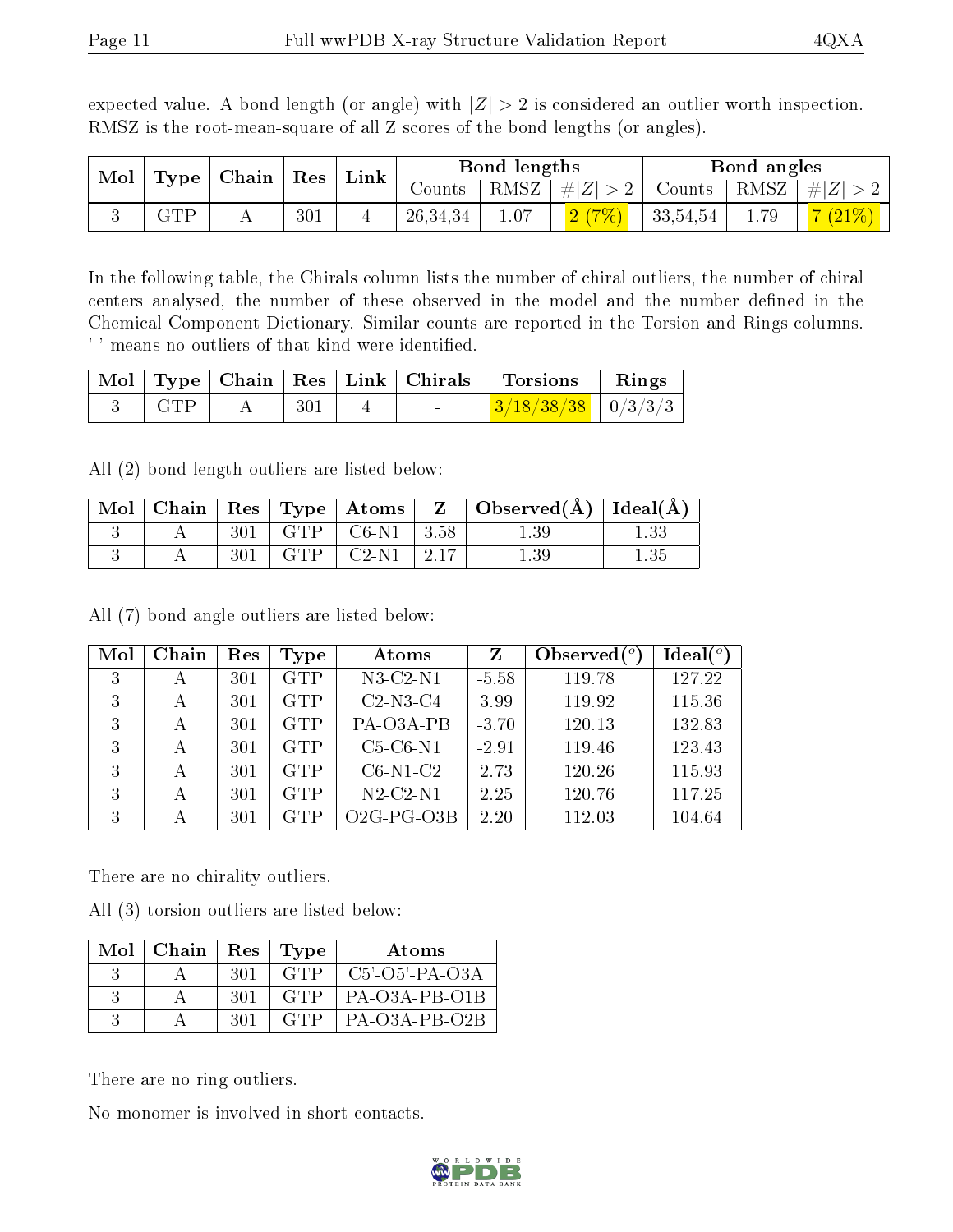The following is a two-dimensional graphical depiction of Mogul quality analysis of bond lengths, bond angles, torsion angles, and ring geometry for all instances of the Ligand of Interest. In addition, ligands with molecular weight > 250 and outliers as shown on the validation Tables will also be included. For torsion angles, if less then 5% of the Mogul distribution of torsion angles is within 10 degrees of the torsion angle in question, then that torsion angle is considered an outlier. Any bond that is central to one or more torsion angles identified as an outlier by Mogul will be highlighted in the graph. For rings, the root-mean-square deviation (RMSD) between the ring in question and similar rings identified by Mogul is calculated over all ring torsion angles. If the average RMSD is greater than 60 degrees and the minimal RMSD between the ring in question and any Mogul-identified rings is also greater than 60 degrees, then that ring is considered an outlier. The outliers are highlighted in purple. The color gray indicates Mogul did not find sufficient equivalents in the CSD to analyse the geometry.



#### 5.7 [O](https://www.wwpdb.org/validation/2017/XrayValidationReportHelp#nonstandard_residues_and_ligands)ther polymers  $(i)$

There are no such residues in this entry.

### 5.8 Polymer linkage issues (i)

There are no chain breaks in this entry.

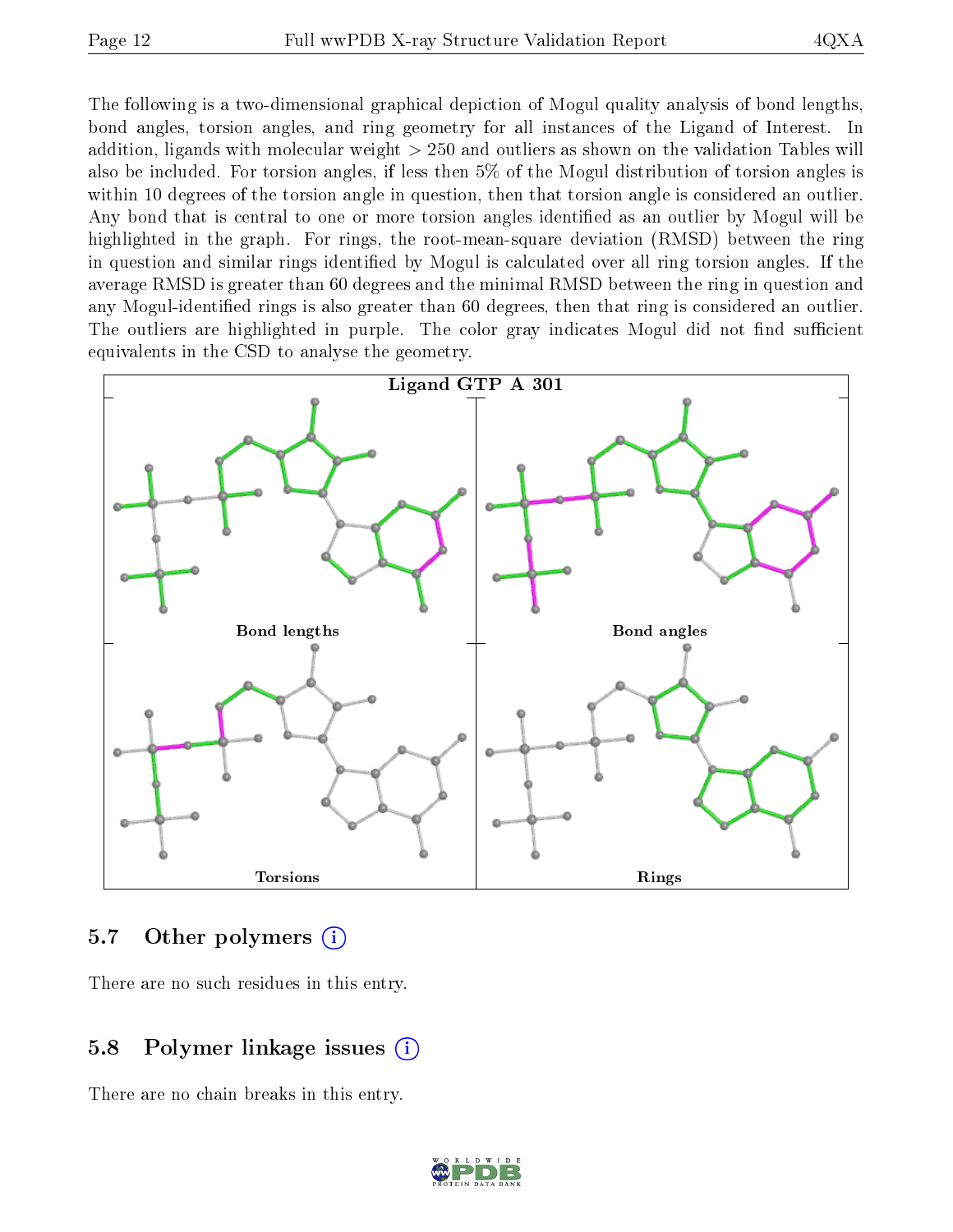# 6 Fit of model and data  $(i)$

### 6.1 Protein, DNA and RNA chains  $(i)$

In the following table, the column labelled  $#RSRZ> 2'$  contains the number (and percentage) of RSRZ outliers, followed by percent RSRZ outliers for the chain as percentile scores relative to all X-ray entries and entries of similar resolution. The OWAB column contains the minimum, median,  $95<sup>th</sup>$  percentile and maximum values of the occupancy-weighted average B-factor per residue. The column labelled ' $Q< 0.9$ ' lists the number of (and percentage) of residues with an average occupancy less than 0.9.

| Mol            | Chain | Analysed         | $<$ RSRZ $>$ | # $RSRZ>2$                            |                  | $OWAB(A^2)$       | $\rm Q\textcolor{black}{<}0.9$ |
|----------------|-------|------------------|--------------|---------------------------------------|------------------|-------------------|--------------------------------|
|                |       | $172/208$ (82\%) | $-0.40$      | $2(1\%)$ 79                           | $\vert 83 \vert$ | 28, 45, 78, 122   |                                |
| $\overline{2}$ |       | $147/180(81\%)$  | 0.28         | $13(8\%)$ 10                          | $\vert$ 13       | 127, 58, 119, 136 |                                |
| All            | All   | $319/388(82\%)$  | $-0.09$      | (4%)<br>$\vert$ 31<br>15 <sup>′</sup> | 38               | 27, 50, 109, 136  |                                |

All (15) RSRZ outliers are listed below:

| Mol            | Chain | $\operatorname{Res}% \left( \mathcal{N}\right) \equiv\operatorname{Res}(\mathcal{N}_{0},\mathcal{N}_{0})$ | <b>Type</b> | <b>RSRZ</b> |
|----------------|-------|-----------------------------------------------------------------------------------------------------------|-------------|-------------|
| $\overline{2}$ | В     | 414                                                                                                       | ALA         | 5.6         |
| $\overline{2}$ | Β     | 333                                                                                                       | ASP         | 4.6         |
| $\overline{2}$ | Β     | 332                                                                                                       | <b>VAL</b>  | 4.4         |
| $\overline{2}$ | Β     | 373                                                                                                       | HIS         | 4.3         |
| $\overline{2}$ | Β     | 424                                                                                                       | PRO         | 4.1         |
| $\overline{2}$ | B     | 304                                                                                                       | LEU         | 4.1         |
| $\overline{2}$ | В     | 389                                                                                                       | <b>VAL</b>  | 3.9         |
| $\overline{2}$ | Β     | 308                                                                                                       | <b>LYS</b>  | 2.8         |
| $\overline{2}$ | Β     | 270                                                                                                       | ASP         | 2.6         |
| $\overline{2}$ | В     | 372                                                                                                       | PRO         | 2.5         |
| $\overline{2}$ | В     | 309                                                                                                       | SER         | 2.5         |
| $\overline{2}$ | Β     | 269                                                                                                       | ${\rm ASP}$ | 2.3         |
| $\overline{2}$ | В     | 388                                                                                                       | <b>LYS</b>  | 2.3         |
| $\overline{1}$ | А     | 177                                                                                                       | ${\rm ASP}$ | 2.3         |
| 1              | А     | 143                                                                                                       | <b>LYS</b>  | 2.1         |

### 6.2 Non-standard residues in protein, DNA, RNA chains (i)

There are no non-standard protein/DNA/RNA residues in this entry.

### 6.3 Carbohydrates  $(i)$

There are no carbohydrates in this entry.